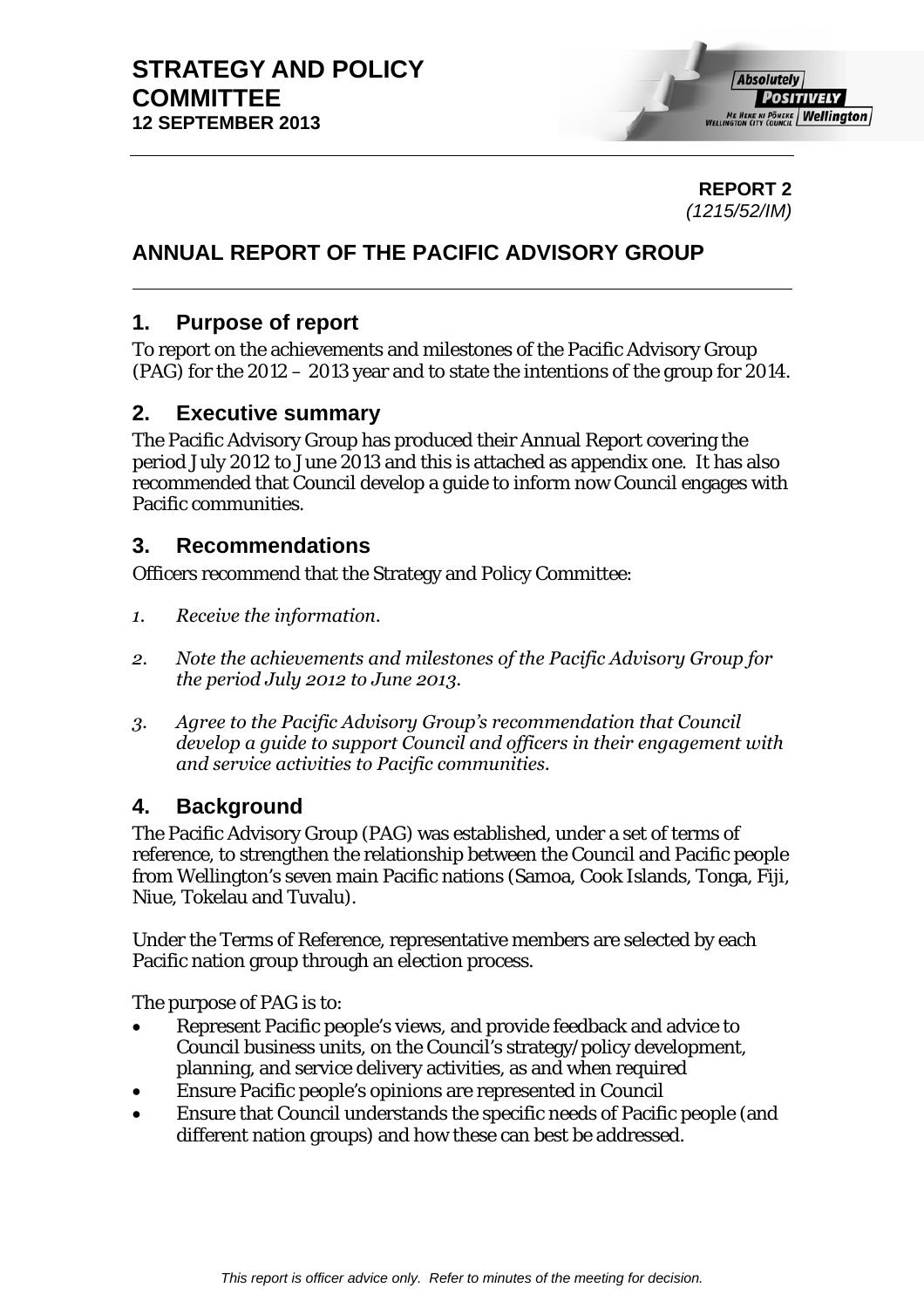# **5. Discussion**

The Annual Report is attached as appendix one. It contains details of the achievements and milestones of PAG during the period of July 2012 to June 2013. It details the advice, feedback and support provided to Council on a wide range of topics.

PAG has recommended that Council develop a guide to improve Council's cultural responsiveness to Pacific communities. It will identify appropriate steps officers should take when seeking to engage and/or provide services to different communities. This will support Council and our business units to understand the specific needs of Pacific communities and ensure these are incorporated into how we develop policy and plan activities.

Officers support the development of this guide. It is proposed that this would be funded from within existing resources and be proactively promoted to business units during the implementation of Council's Engagement Policy.

# **6. Conclusion**

This report provides a summary of the work and activities of PAG for the 2012– 2013 year and includes a recommendation to develop a guide to working with Pacific communities.

Contact Officer: *Joanne Maraki, Team Leader, Consultation and Engagement.*